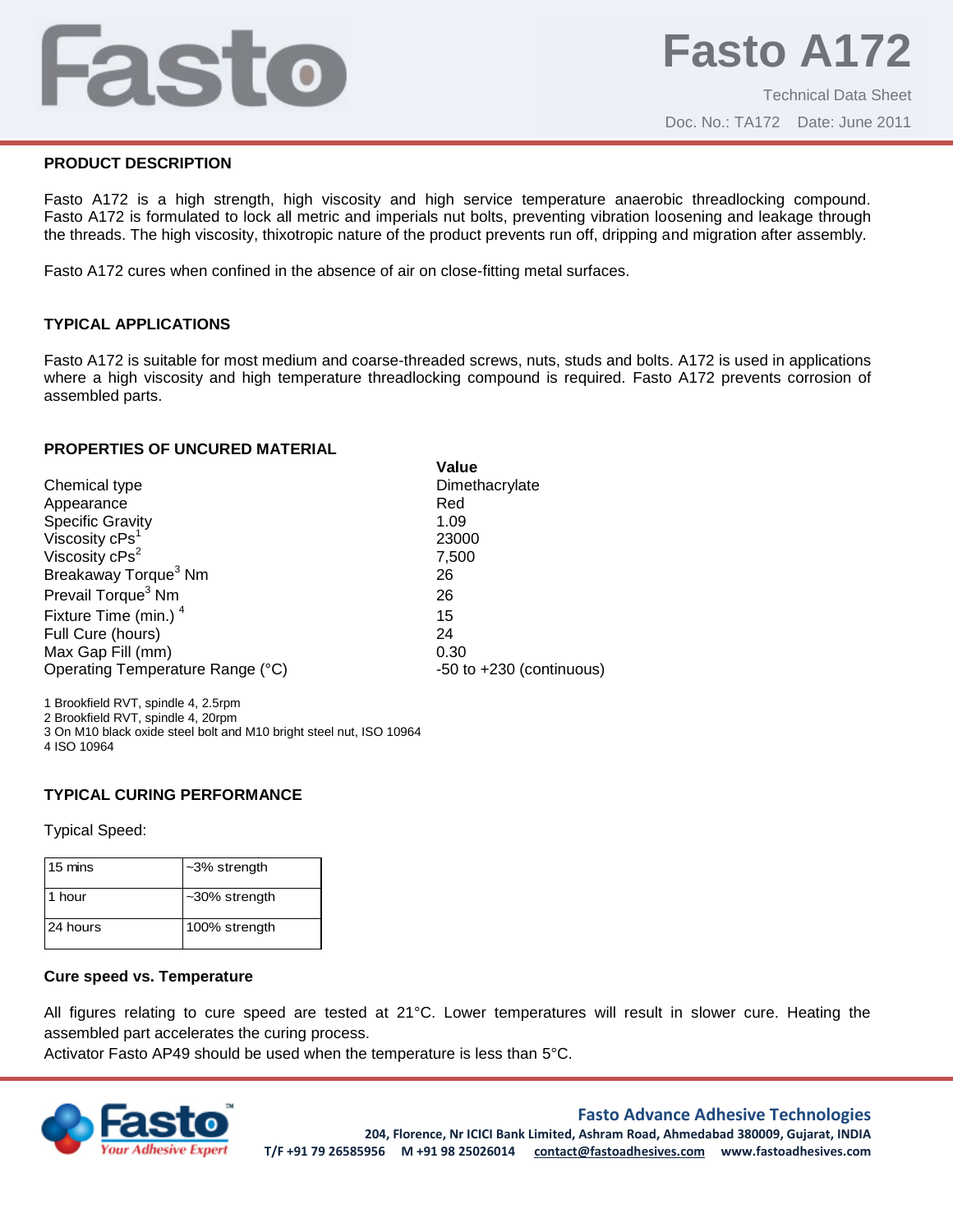# Fasto

# **Cure speed vs. bond gap**

The size of the bond gap greatly affects the speed of cure of anaerobic adhesives. Bond gap varies with thread type and size of the fastener. The larger the gap between surfaces, the slower the cure speed. Maximum recommended gap for Fasto A172 is 0.30mm.

#### **Cure speed vs. Substrate**

Cure speed and strength vary according to the substrates. When used on mild steel components, Fasto A172 will reach full strength more rapidly than on more inert materials such as stainless steel and aluminium. Anaerobic Adhesives only cure in the absence of air with metal part activation. Fasto AP49 activator may be used to accelerate cure speed.

#### **Cure speed vs. activator**

Where speed of cure is too slow or the bond gap is very large, Fasto AP69 Anaerobic Activator may be used to accelerate cure speed. The use of an accelerator may reduce bond strength by up to 30%. Fasto recommends testing on the parts to measure the effect.

# **TYPICAL ENVIRONMENTAL RESISTANCE**

#### **Hot strength**

Fasto A172 is suitable for use at temperatures up to 230°C. At 200°C the bond strength will be ~50% of the strength of at 21°C. To achieve optimum high temperature performance, the product should be exposed to a temperature of 175°C for 30 minutes.

# **Heat ageing**

Fasto A172 retains ~90% full strength when heated to 100°C for 90 days then cooled and tested at 21°C.

# **Chemical / Solvent Resistance**

Fasto A172 exhibit excellent chemical resistance to most oils and solvents including motor oil, leaded petrol, brake fluid, acetone, ethanol, propanol and water. Anaerobic adhesives and sealants are not recommended for use in pure oxygen and chlorine lines.

# **DIRECTIONS FOR USE**

Ensure parts are clean, dry and free from grease or oil. Apply adhesive to all the engaged area. Assemble parts and allow curing. Wipe excess adhesive from outside of joint. Product is normally hand applied from the bottle or tube.

Dispensing systems are available for high volume assembly applications.

Please contact your Fasto India representative for further advice on dispensing solutions.



**Fasto Advance Adhesive Technologies**

**204, Florence, Nr ICICI Bank Limited, Ashram Road, Ahmedabad 380009, Gujarat, INDIA T/F +91 79 26585956 M +91 98 25026014 contact@fastoadhesives.com www.fastoadhesives.com**